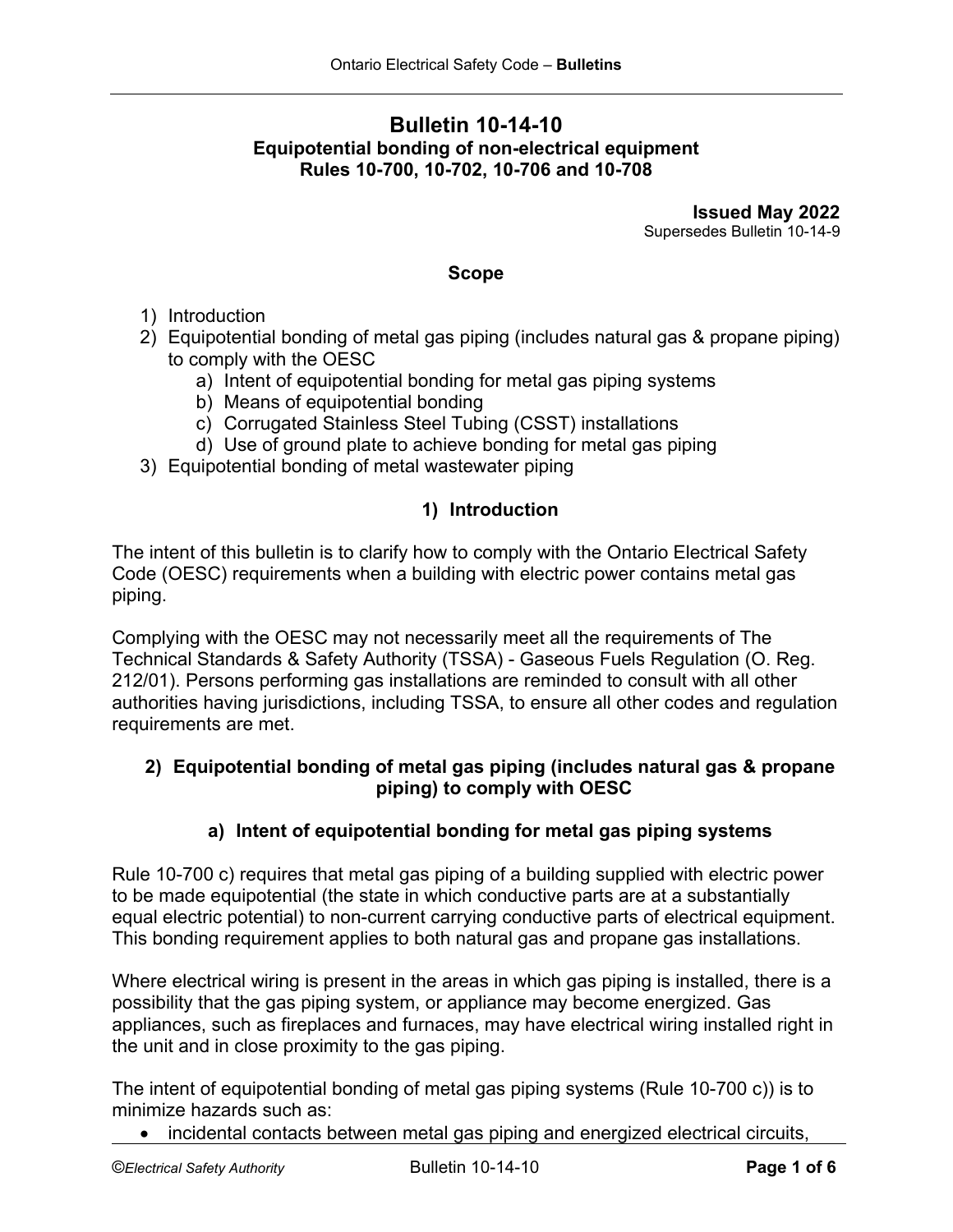- accumulation of static charges, and
- stray currents and potential differences between various sections of piping and electrical equipment.

# **b) Means of equipotential bonding**

Rule 10-708 1) requires an equipotential bonding conductor between the gas piping system and electrical equipment to be a minimum of No. 6 AWG copper or a No. 4 AWG aluminum conductor, with approved clamps suitable for the conductor size and type when run as open wiring (Diagram B1).

When run as concealed wiring and mechanically protected Rule 10-708 2) permits the use of No. 10 AWG copper or No. 8 AWG aluminum.

### **Diagram B1 – Approved pipe clamp with a bonding conductor connected to a bonding bar in an electrical panel**



#### **Notes:**

- 1. Rule 10-706 requires bonding connections to be mechanically secured.
- 2. Metal gas piping systems shall also be considered equipotential with electrical equipment when threaded into a gas-fired appliance with an electrical supply that contains a bonding conductor (Diagram B2)
- 3. Care should be taken not to have aluminum bonding conductors in contact with copper piping.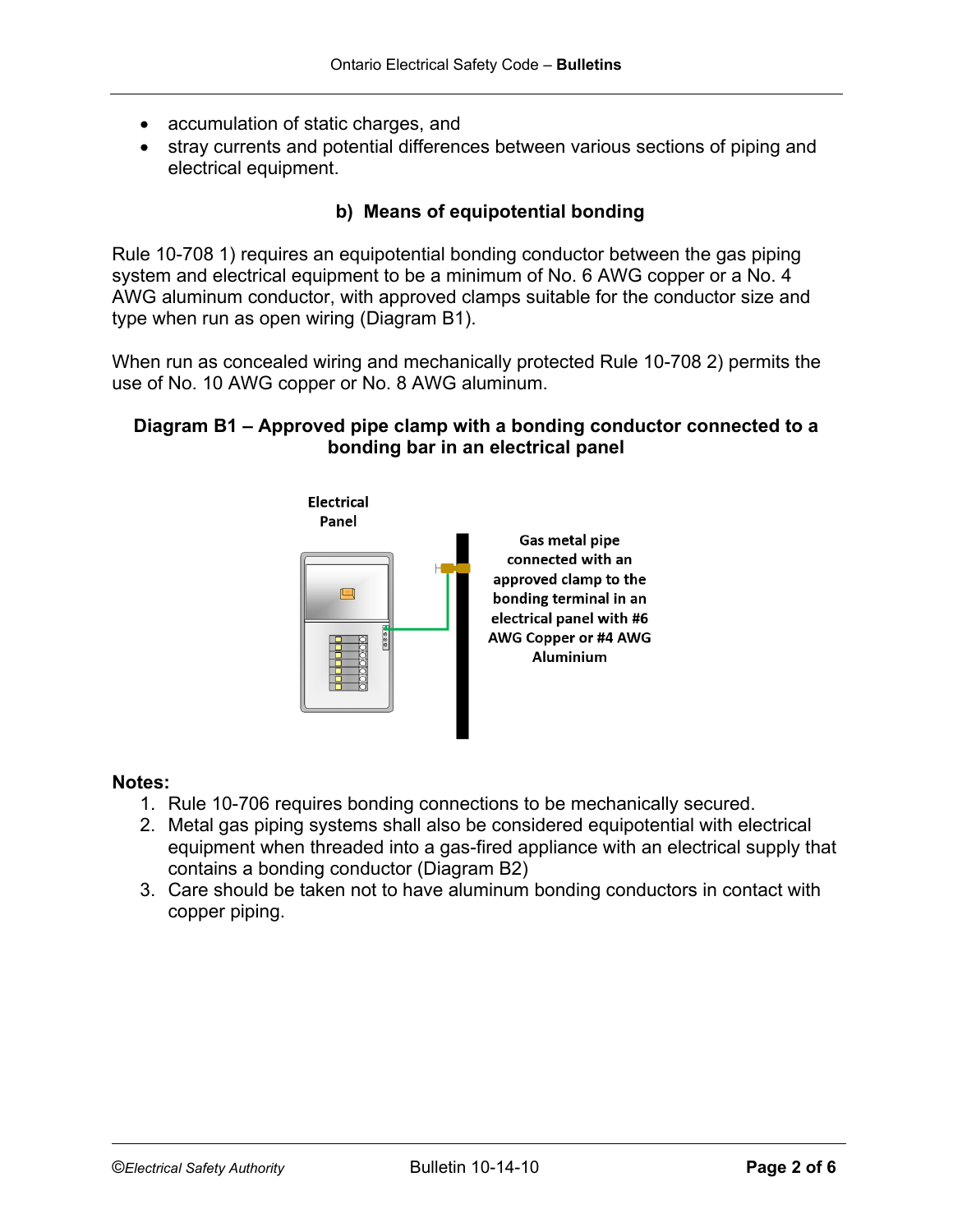



**Diagram B3 – Bonding at the hot water tank**



# **c) Corrugated Stainless Steel Tubing (CSST) installations**

ESA has received inquiries from the Gas industry about jurisdiction regarding CSST installation and inspection. The below information is intended to clarify responsibilities regarding CSST installation.

CSST is a product used by the gas industry and falls under the requirements of B149.1 "Natural Gas and Propane Installation Code". Therefore, ESA is not the authority having jurisdiction looking after its installation or inspection.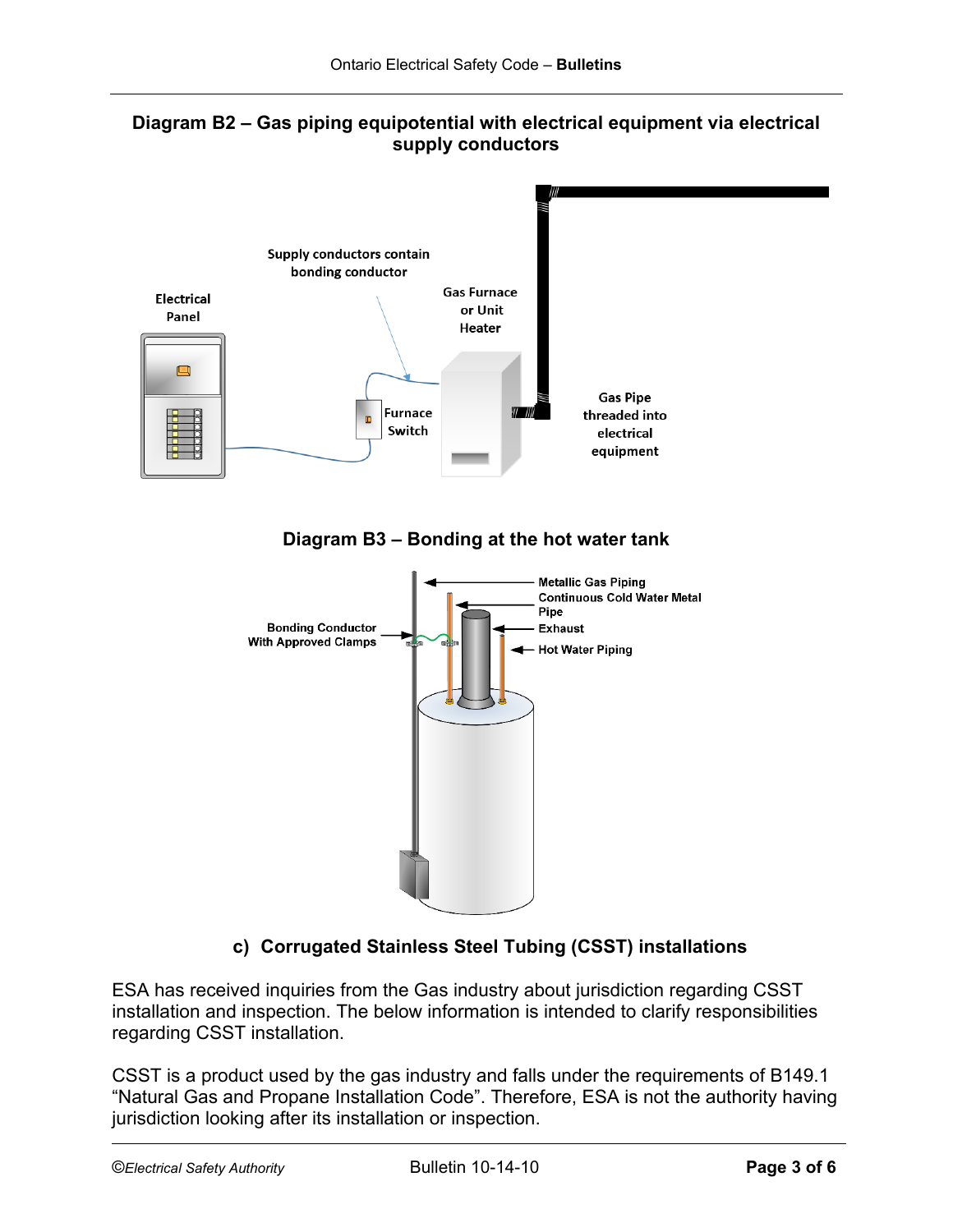CSST has different characteristics than metal gas piping. With CSST, there is increased risk of damage to the tubing from lightning strikes or improper grounding clamping methods, potentially causing a gas leak leading to a fire or explosion.

### **The installation of CSST is the responsibility of a person authorized to do such work in accordance with Ontario Regulation 215/01 (Fuel Industry Certificates) made under the Technical Standards and Safety Act, 2000**

CSST is required to be grounded (direct-bonded) for lightning protection in accordance with TSSA requirements and manufacturer installation instructions. This requirement will also achieve equipotential bonding.

# **The installation of CSST including the bonding, lightning protection, etc. is:**

- executed by a person competent and qualified to perform such work, as required by TSSA; and

- required to meet the manufacturer's installation instruction as per Ontario Regulation 212/01 (Gaseous Fuels)

### **Question 1**

Does Rule 10-700 c) of the OESC require metal gas piping sections that are interconnected by CSST, to be bonded together with a bonding jumper?

### **Answer 1**

No.

# **Rationale 1**

Safety is achieved by TSSA/manufacturer installation instruction requirements.

# **d) Use of ground plate to achieve bonding for metal gas piping**

### **Question 2**

Does the installation of a new ground electrode connected to the gas system meet the bonding requirements of Rule 10-700?

### **Photo B1 - Example of gas line bonded to a separate ground rod**

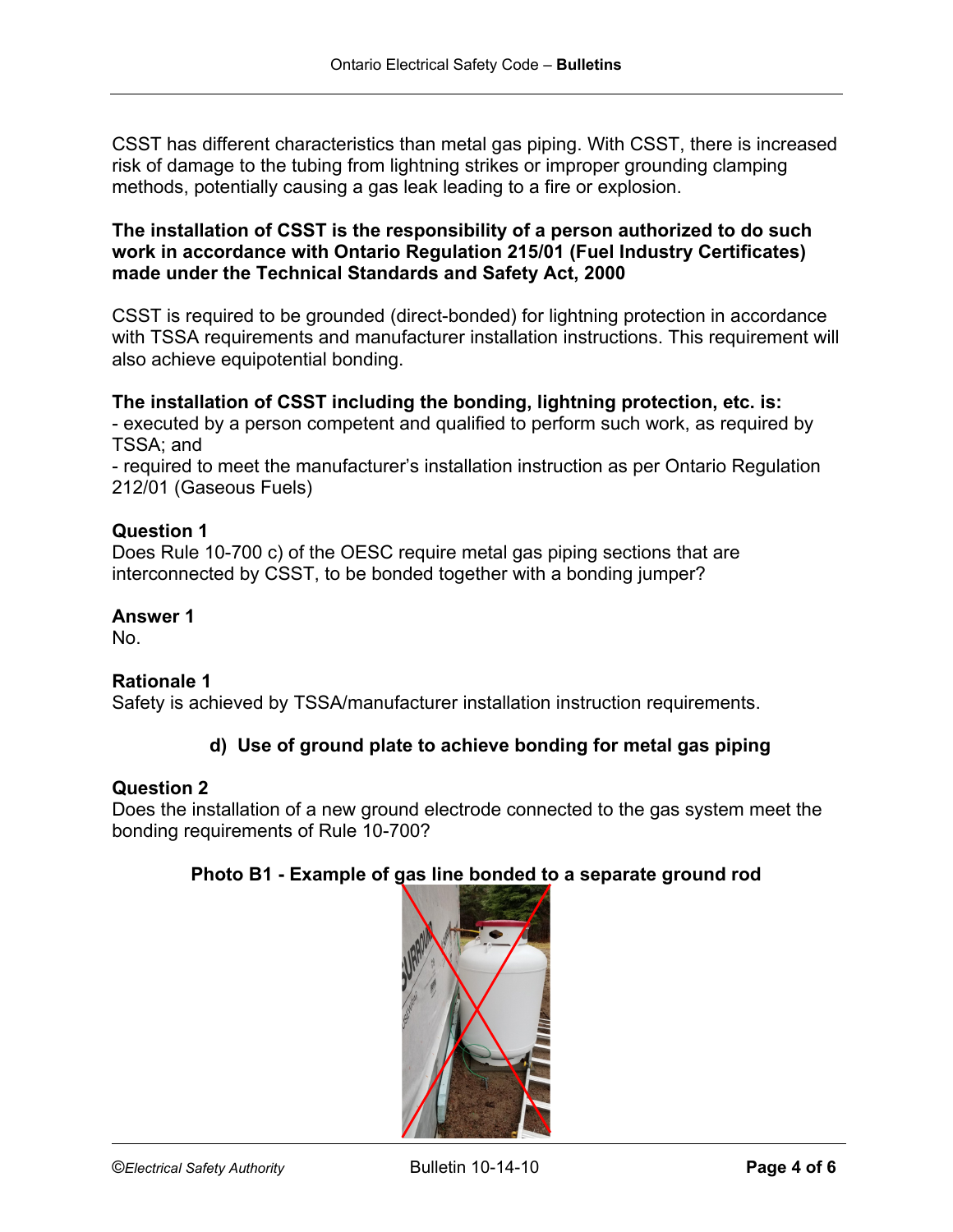### **Answer 2:**

No. Rule 10-700 requires the metal gas piping in a building with electrical power to be made equipotential to the "system" grounding conductor, not to a separate isolated ground electrode.

#### **Rationale 2**

The intent of this rule is to make all gas piping equipotential (at the same voltage) as the metallic parts of the electrical "system" within the building. A stand-alone electrode not connected to the building's electrical system does not accomplish this task and may put the gas piping at a different voltage than the building's electrical system. To prevent this difference in potential (voltage), when multiple electrodes are installed at a building, Rule 10-702 requires grounding electrodes to be interconnected with a No. 6 AWG copper conductor or in some cases a No. 4 aluminum conductor. See Diagram B4 for example.



**Diagram B4 – Compliant vs. Non-compliant bonding of gas line**

The Ontario Gas Utilization Code, 6.14.6 of the B149.1 - 15 does not permit underground gas piping to "be used for an electrical ground (i.e. grounding electrode). Grounding electrode(s) must be installed as per Rule 10-102 for electrical system grounding.

Where there is a replacement or upgrade of an electrical service or grounding within a building containing a gas piping system not bonded to ground, as required by Rule 10- 700 it is the responsibility the building owner to ensure compliance with the OESC.